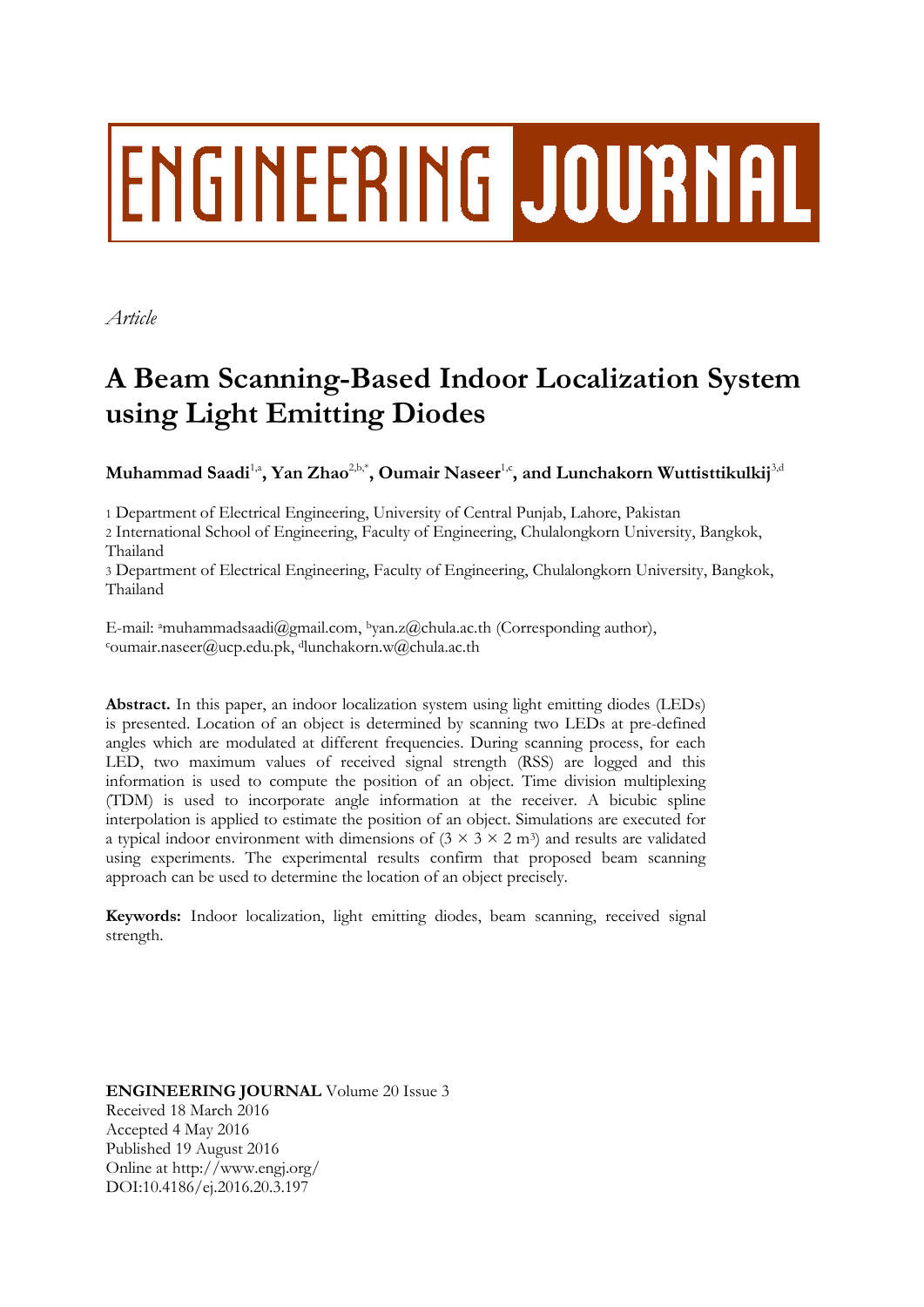# **1. Introduction**

Localization, also known as positioning, is a process of determining the spatial position of an object or a person [1]. Location based services (LBSs), is a popular area of research nowadays because of its wide spread applications in daily life. Outdoor localization systems mostly rely on the global positioning system (GPS), however, this system is not suited for indoor localization mainly because of poor satellite coverage, signal attenuation, electromagnetic (EM) interference, multipath effect and obstacles [2]. For an indoor environment, visible light positioning system (VLPS) based on light emitting diodes (LEDs) can overcome the short comings of GPS. Furthermore LEDs offer many advantages over traditional incandescent and fluorescent light sources such as a longer life expectancy, high tolerance to humidity, high brightness, ecofriendliness and energy efficiency. [3].

Various LED-based indoor positioning systems exist in literature which are based on received signal strength (RSS) [4], time difference of arrival (TDOA) [5], angle of arrival (AOA) [6], image sensors [7], correlation [8], fingerprinting [9], analytically solving Lambertian transmission equations [10], heuristically dealing with light intensity distribution [11] and so on. RSS requires the knowledge of properties of optical channels among transmitter, receiver and the optical power transmitted by each LED which is difficult to achieve. TDOA based systems require a precise delay control to adjust the initial phase. The AOA approach, which is an unsuited choice for radio frequency (RF), is a promising technique in visible light communication (VLC), requires multiple receivers for location estimation. Image sensor based localization systems have issues of light flickering in addition to complex and relatively expensive hardware. Correlation and fingerprinting techniques require an offline training stage and if the indoor environment changes, a retraining is required.

In this paper, we present a beam scanning approach for indoor localization using LEDs and test it using experimentation. System modeling and system design (transmitter and receiver) are discussed in Section 2. Section 3 discusses the proposed algorithm followed by results in Section 4. Paper is concluded in Section 5.

### **2. System Modeling and Design**

#### **2.1. System Modeling**

In order to establish a communication system, transmitter, channel and receiver need to be modelled. Light emitted from an LED follows a Lambert emission pattern [12] which is governed by Eq. (1).

$$
R(\phi) = \frac{n+1}{2\pi} P_T \cos^{n_I}(\phi)
$$
 (1)

where  $P_T$  is the power transmitted from the LED,  $\phi$  is the angle between the source orientation vector and the vector pointing from source to the receiver,  $n$  is the mode number of the radiation lobe which is 1/ 2 ln 2  $ln(cos \Phi_{1/2})$  $n=\frac{-}{\sqrt{2}}$  $\frac{12}{\Phi_{1/2}}$  where  $\Phi_{1/2}$  is the LED view angle at half power. The transmitted optical power is given by

Eq. (2).

$$
P_T = K_m \int_{\Delta_{\min}}^{\Delta_{\max}} \int_0^2 \Phi_e d\theta d\lambda \tag{2}
$$

where  $\Delta_{min}$  and  $\Delta_{max}$  are calculated from photodiode sensitivity curve, typically in the range of visible light spectrum,  $\Phi_e$  is the energy flux and  $K_m$  is the maximum visibility. It is assumed that the receiver is facing vertically upwards. Furthermore, for a typical VLC channel, the distance ( *d* ) between the transmitter and the receiver is quite large as compared to the photodiode detector area  $(A_R)$ , which makes the received signal irradiance constant over the photodiode detector area. With these assumptions, the VLC channel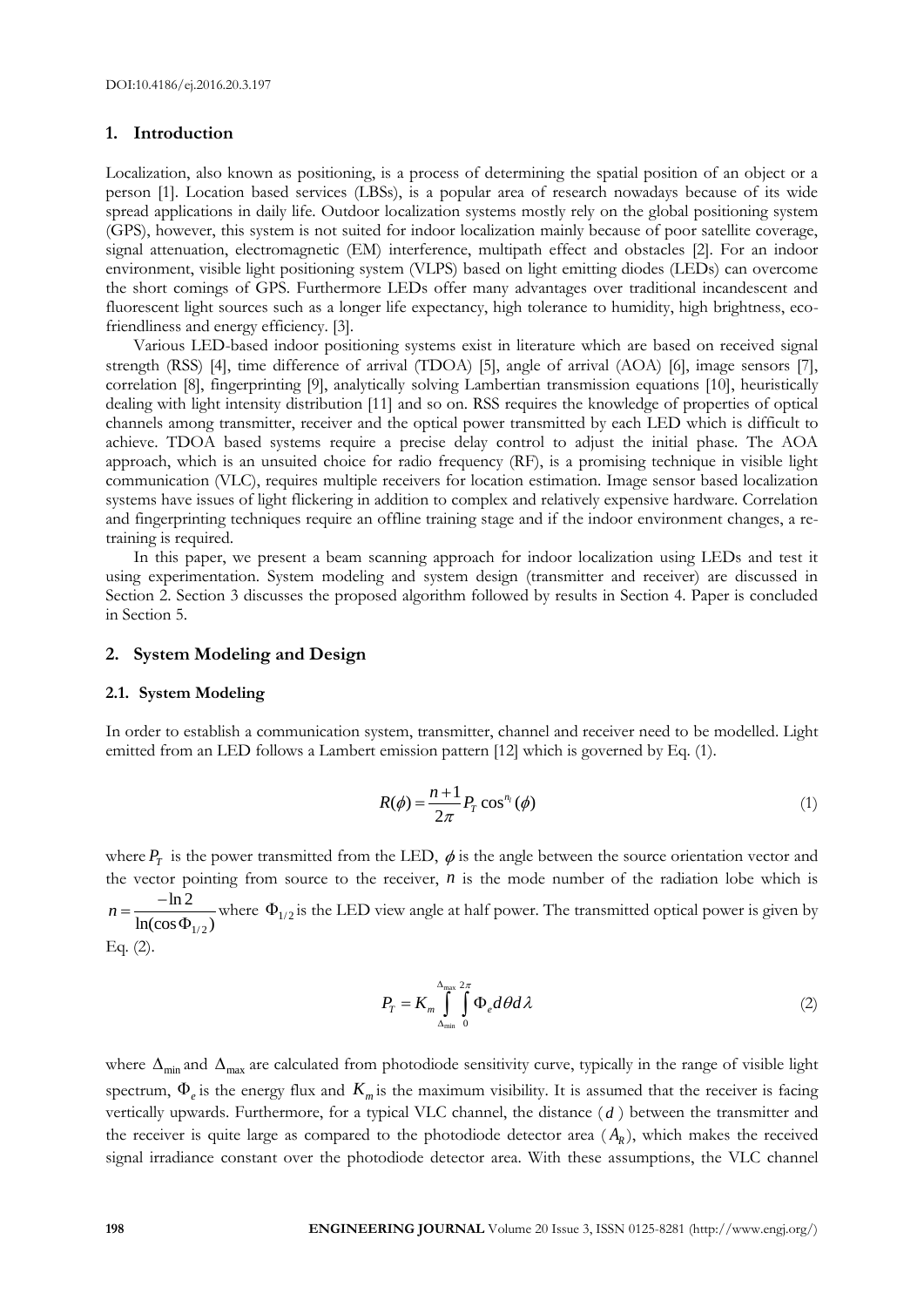impulse response  $h(t)$  can be approximated as a scaled and delayed Dirac delta function from  $LED_i$  for  $\theta_i \leq FoV$  is given by Eq. (3) [13].

$$
h_i(t) = \left\{ \frac{n+1}{2\pi} \frac{\cos^n(\phi_i)\cos(\theta_i)A_R}{d_i^2} \delta(t - \frac{d_i}{c}) \right\}
$$
(3)

where  $\theta_i$  is the angle between the receiver orientation vector and vector pointing from receiver to the source,  $FoV$  is the field of view of the receiver and  $c$  is the speed of light. The received signal can be expressed by Eq. (4) [14].

$$
P_R(t) = P_T \sum_{i=1}^{k} s_i(t) \otimes h_i(t) + \mathbf{n}(t)
$$
\n(4)

where  $s(t)$  is the modulated signal and  $n(t)$  is the noise from the channel. In order to distinguish between the signals from each angle of the LED, time division multiplexing (TDM) [15] is used and frame structure for one period is shown in Fig. 1. At the end of each frame, the receiver will have the information about the received signal strength (RSS) of LED for each angle. In order to distinguish between the LED1 and LED2, different frequencies (i.e. 1 kHz and 2.5 kHz) are used.



Fig. 1. Frame structure for one time slot.

#### **2.2. System Design**

#### 2.2.1. Transmitter design

The block diagram of transmitter is shown in Fig. 2 and implementation details are shown in Fig. 3. It primarily consists of two units. The first part is the motor control unit and the second part is the data transmission unit. The motor control unit consists of stepper motor driver and stepper motor which is controlled by a microcontroller unit (MCU). The motor is connected to the LED lamp with the help of motor shaft. The data transmission part consists of signal generator which is responsible for modulating the signal. Angle information (as per Fig. 1) coming from MCU becomes one of the inputs of the multiplier and the other input is from the signal generator. The output of the multiplier is amplified with the help of an amplifier, which is fed to the LED driver circuit, followed by the LED lamp.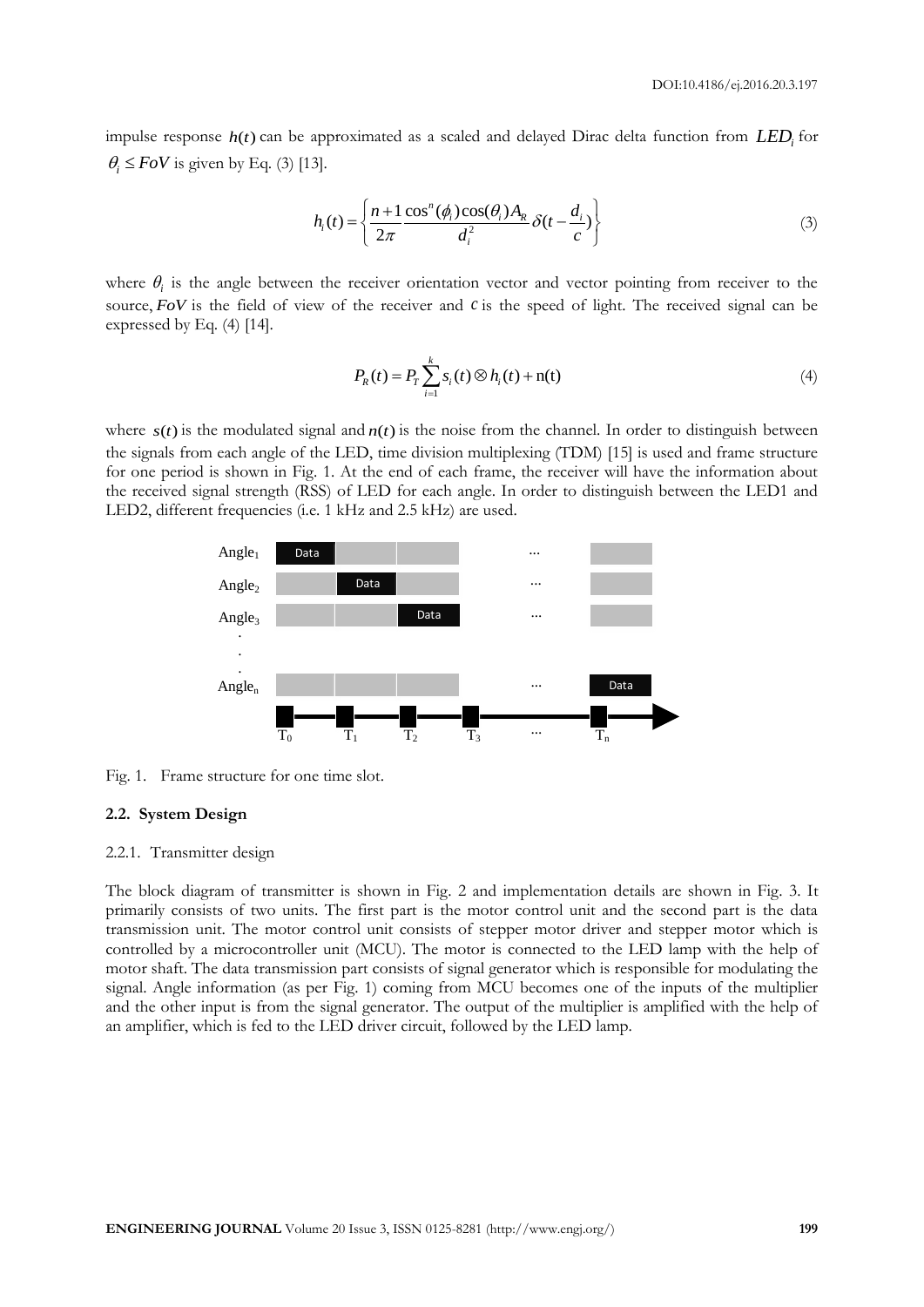

Fig. 2. Block diagram of transmitter.

Figure 3 shows the implementation details of the motor control unit and the experimental setup. Motor control unit consists of two major components; a voltage regulator and a stepping driver. In order to rotate the LED mounted on the stepper motor shaft to the desired location, a corresponding shift in angle is calculated. The stepping driver circuit calculates the number of steps required to rotate the LED to the desired position. For each step generated by the stepping driver circuit, the corresponding voltages are calculated by the voltage regulator circuit. For each step of the stepping motor,  $1^o$  change of angel in LED is produced. A feedback signal generated from the stepper motor is fed back to the stepper motor to identify, if the desired shift in angle is achieved or not. If the desired angle is not achieved then the stepping driver again calculate the number steps required to achieve the desired shift in angle. This process keeps on repeating until the motor reaches to the desired angle.



Fig. 3. (a). Motor control unit (b). Experimental setup.

### 2.2.2. Receiver design

Block diagram of the proposed receiver is shown in Fig. 4 and the implementation details are shown in Fig. 5. The first part of the receiver is a photodiode which is used to convert the modulated light signals into electric current. Photodiode is followed by a trans-impedance amplifier (TIA) which converts the electric signal into voltage. The output of the TIA becomes the input to the differential amplifier for adaptive minimum voltage cancellation. The purpose of the minimum voltage cancellation circuit is to remove the DC component and interference from the ambient light sources from the received signal. This is based on the calculation of minimum offset voltage of the received signal using a minimum voltage detection circuit [16]. Information from the minimum voltage canceller is received by the microcontroller and then sent to the computer for further processing.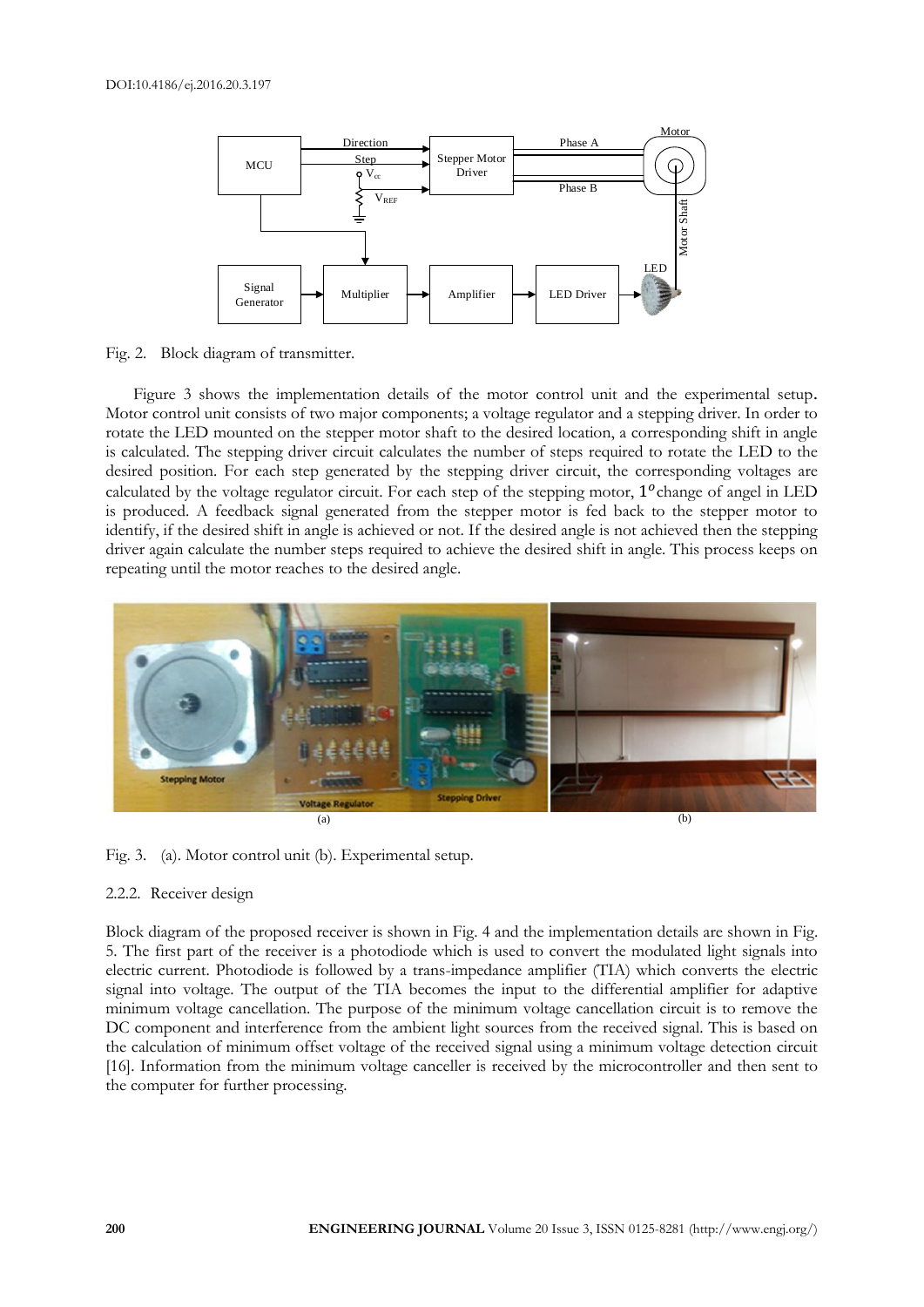

Fig. 4. Block diagram of the receiver circuit.



Fig. 5. Implementation of receiver circuit.

Details regarding the system parameters for a VLC link is tabulated in Table 1.

Table 1. System parameters for a VLC link.

| Entity      | Parameter                  | <b>Values</b>                    |
|-------------|----------------------------|----------------------------------|
| Room        | Dimensions                 | $3\times3\times3$ m <sup>3</sup> |
| Transmitter | No. of LEDs                | 02                               |
|             | LED <sub>s</sub> positions | $(0, 0, 2)$ $(0, 3, 2)$          |
|             | Step size                  | $8^{\circ}$ to $20^{\circ}$      |
|             | Wattage                    | 12 W                             |
|             | Viewing angle              | $25^\circ$                       |
| Receiver    | No. of photodiode(s)       | 01                               |
|             | Half sensitivity           | $+65^{\circ}$                    |
|             | Radiant surface area       | $7.5$ mm <sup>2</sup>            |

# **3. The Proposed Algorithm**

For this work, we consider a case in which two-dimensional (2-D) localization needs to be determined. Two transmitters (LED1, LED2) are used. Each LED *Li* is mounted above the localization area with the centre of the LED emission focused at  $\left(\frac{x_{\text{max}}}{2}, 0\right)$ 2  $\frac{x\_axis_{MAX}}{2}$ ,0) for LED1 and  $\left(\frac{x\_axis_{MAX}}{2}, y\_axis_{MAX}\right)$  $\frac{x_{\text{max}}}{2}$ ,  $y_{\text{max}}$  *x*  $\frac{y_{\text{max}}}{x}$  for LED2 which are used as reference angles. The LEDs are pointed downwards facing the area with the elevation angle of  $\theta_{e,i}$ . The beam emitted with  $\theta_{e,i}$  will have its projection in a conical geometry on 2D plane and its vertex is defined as a location of a virtual point source. The scenario is shown in Fig. 6.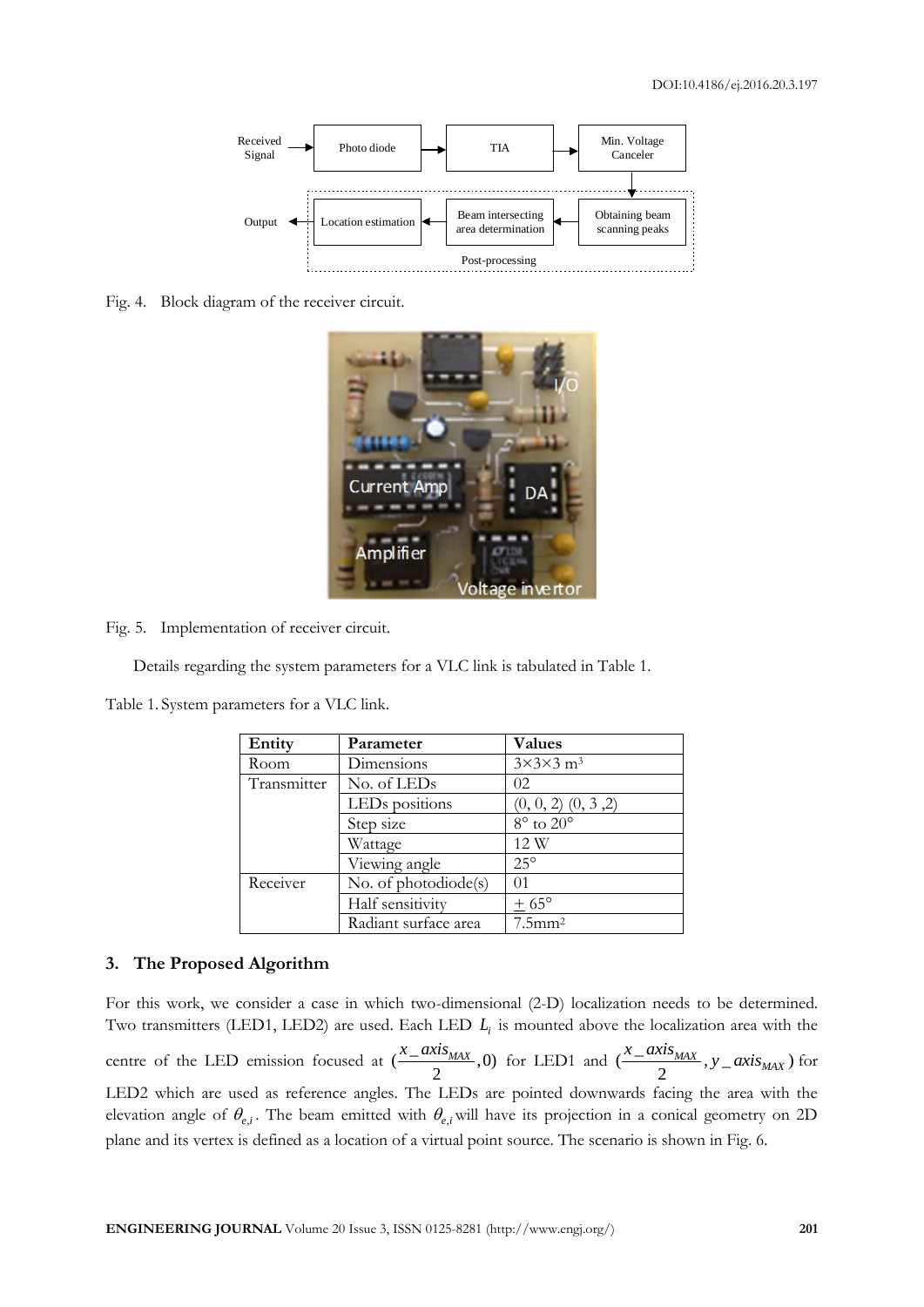

Fig. 6. (a). Parameters of LED (b). Beam scanning process.

The proposed algorithm is explained in the following three steps.

#### **(A). Beam scanning and higher peaks recording**

In the first step, the LED1 is moved with a step of few degrees ( $8^{\circ}$  to  $20^{\circ}$ ) from a reference point to an end point. 0° refers to the data transmission at first time slot (TS) and 90° refers to last TS data transmission which is shown in Fig.  $6(b)$ . During the scanning process, LED records the highest and the second highest intensity with their respective time slot which tells the information about the angle of the LED. The same procedure is applied to LED2 as well.

#### **(B). Finding an intersecting area**

When the receiver has the knowledge at which angle of the LED, the receiver receives the maximum values, the intersecting area between the two LED beams can be found. The two RSS values from each LED will always be consecutive and the four points (two highest readings from LED1 and two from LED2) will correspond to a specific region in a 2D plane where the object of interest is. This area refers to the intersecting area of the beams from LED1 and LED2 which is depicted in Fig. 7 and the area can simply be constructed by joining the point of points where LEDs have the maximum values.



Fig. 7. Determining intersecting area of two beams.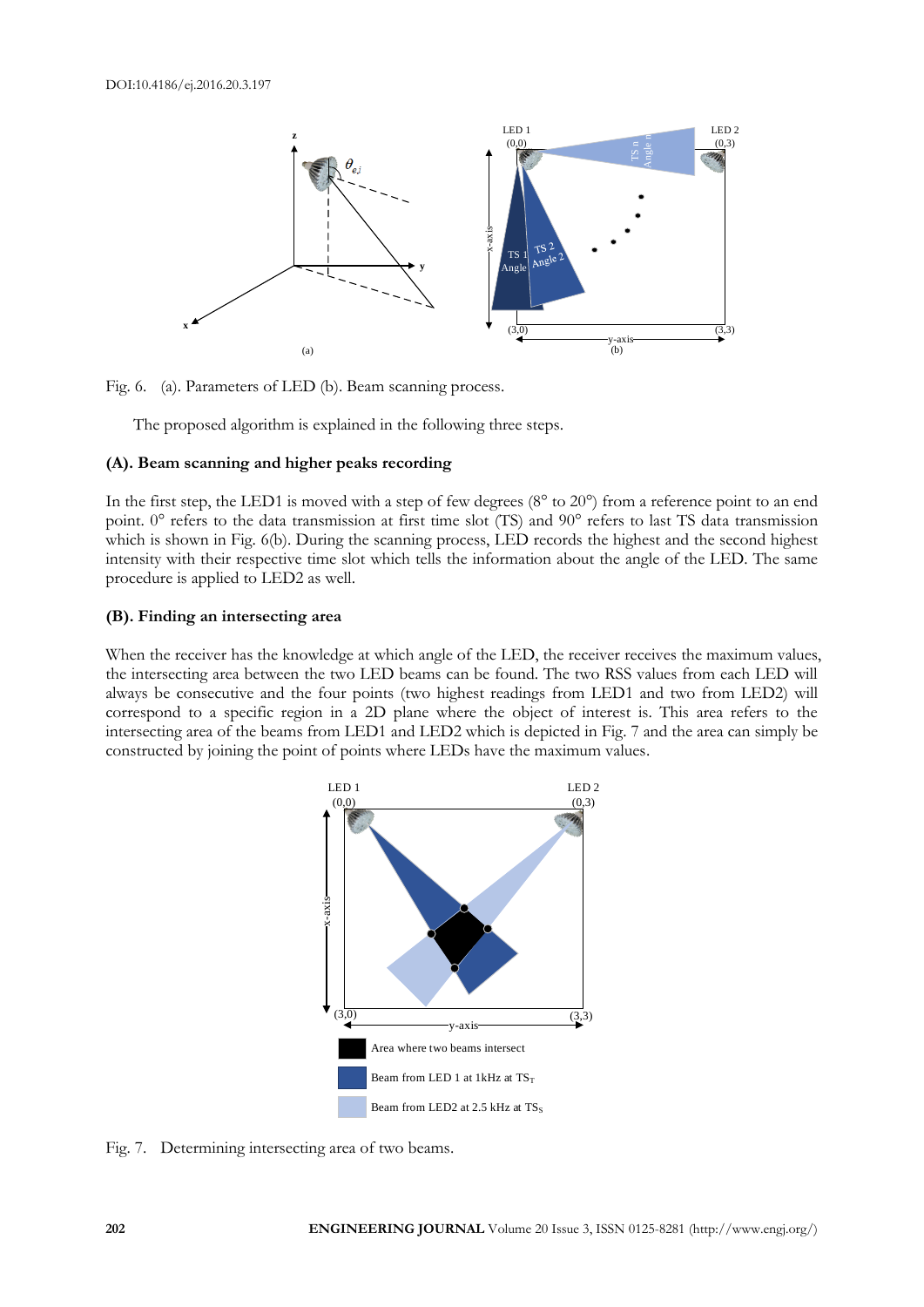#### **(C). Finding the location of an object**

When the area under the intersecting beams is known, the next step is to find the location of an object. For position estimation, the bicubic spline interpolation is used [17]. Interpolation is a technique for creating new data points within the range of a discrete set of known data points and a bicubic spline is a special case of bicubic interpolation. The intensity at the corners of the intersecting area are known to the receiver (during the offline stage, these readings are measured and recorded in the lookup table of the receiver). The advantage of using bicubic spline interpolation is that instead of using four intensity values to estimate the position, bicubic spline interpolation gives 16 points which can be processed to approximate the position. To understand this, one can consider Fig. 8.



Fig. 8. Bicubic spline interpolation for our case

The original intensity values are  $f(A, B), f(A+1, B), f(A, B+1), f(A+1, B+1)$ . By taking the partial derivatives along the *x*-axis, *y*-axis and cross derivatives of each of these will give 16 points in total. It is worth mentioning here that a VLC channel is comparatively static and light intensity is changed in a known fashion with respect to the distance. Furthermore, ignoring the effect of multipath, reflection and shadowing (which is insignificant for a typical official environment), the equations for bicubic spline interpolation can be modified to the following set of equations.

$$
f(x, y) = \sum_{i=1}^{4} \sum_{j=1}^{4} x^{i} y^{j}
$$
  
\n
$$
\partial_{x} f(x, y) = \sum_{i=1}^{4} \sum_{j=1}^{4} i x^{i-1} y^{j}
$$
  
\n
$$
\partial_{y} f(x, y) = \sum_{i=1}^{4} \sum_{j=1}^{4} j x^{i} y^{j-1}
$$
  
\n
$$
\partial_{xy} f(x, y) = \sum_{i=1}^{4} \sum_{j=1}^{4} i j x^{i-1} y^{j-1}
$$
\n(5)

With the help of these 16 points, the position of an object is estimated.

#### **4. Results**

For experimental demonstration, we took two off-the-shelf, narrow beam, 12 W LED lamps with viewing angle of 25°. A high speed photo diode is used with angle of half sensitivity equals to  $\pm$  65° and the radiant surface area of 7.5mm<sup>2</sup>. Each LED lamp is composed of 12 LEDs which are arranged in a circular fashion. The height of the LED lamps were fixed at 2m and room dimensions are kept to be  $3\times3\times2$  m<sup>3</sup>. The horizontal distance between the LEDs is 3m and the position of the LED lamps are fixed and known. For the given scenario, we evaluate the performance of the proposed localization algorithm for noisy and noisefree environment. We also investigate the effect of LED rotation step size on location estimation.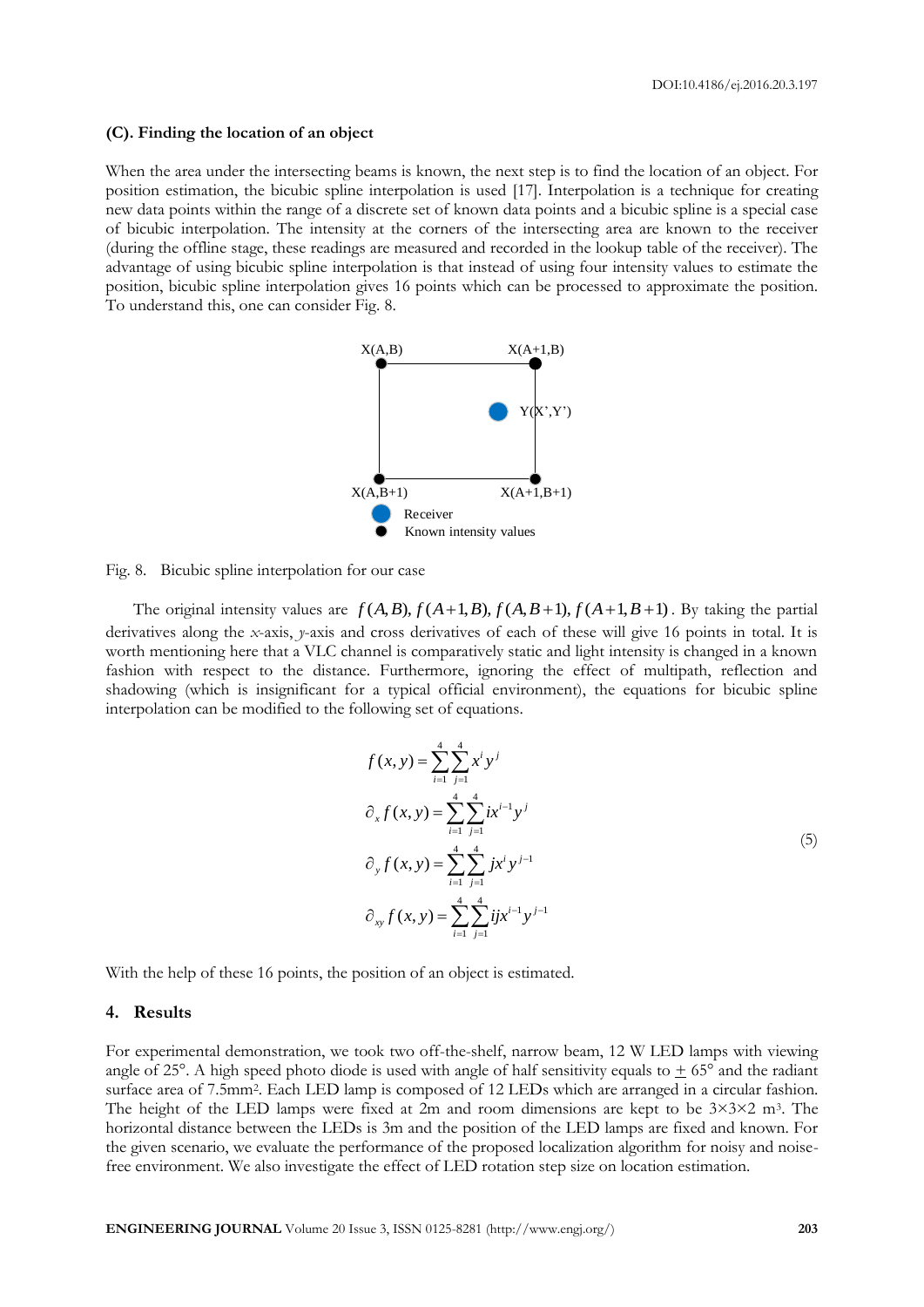#### **4.1. Performance Evaluation under Noise-Free and Noisy Environment**

For the first case, light from all the ambient light sources such as sun light, fluorescent and incandescent light sources etc. are not allowed to enter in the experimental area and only the lights from the LEDs contributing to this experiment are turned on. LEDs are moved at various step sizes and the mean location estimation error is plotted against each step size. It can be observed from Fig. 9 that as the step size increases, the accuracy of location estimation decreases implying inverse relation between step size and localization errors. For this experiment, the minimum step size for LED movement is kept at 8° however it can be further reduced. At 8°, the position estimation error for noise-free case is 13 cm which is superior to conventional RF and VLC localization techniques.

The second graph (green line) in Fig. 9 is for the case when receiver is placed in an environment where sun light can enter in the room (not direct sun light) and ambient light sources are also present which results in generation of shot noise. For moderate conditions, the value of shot noise is typically around 160 dbm considering low data transmission which is true for our case [18]. Under this condition, for 8° step size, the localization error is 18 cm and for 20° the localization error is approximately 45 cm.



Fig. 9. Localization error at different step sizes for a no noise and noisy environment

#### **4.2. Location-wise Positioning Estimation Error**

Further analysis is done for the location estimation error with respect to the coordinates of the room. It has been observed that the location estimation error at the corners is more as compared to the center of the room which is because of the directionality of Lambert emission transmission. When the receiver is near to the corner, the received intensity from the diagonal source can be considerably degraded and is susceptible to noise interferences. However for the proposed algorithm, the location estimation error primarily depends on the overlapping area of the beams of the two LED lamps. If the intersecting area (as shown in Fig. 7) is bigger, then the error will also be more and vice versa. The corners which are near the LEDs will have small intersecting area and as the beam goes farther, the intersecting area increases which results in uneven location estimation errors at the corners. Figure 10 shows the positioning error for a specific case when the step angle of the LEDs is  $8^\circ$  and the system is noise-free (no sunlight or ambient light sources).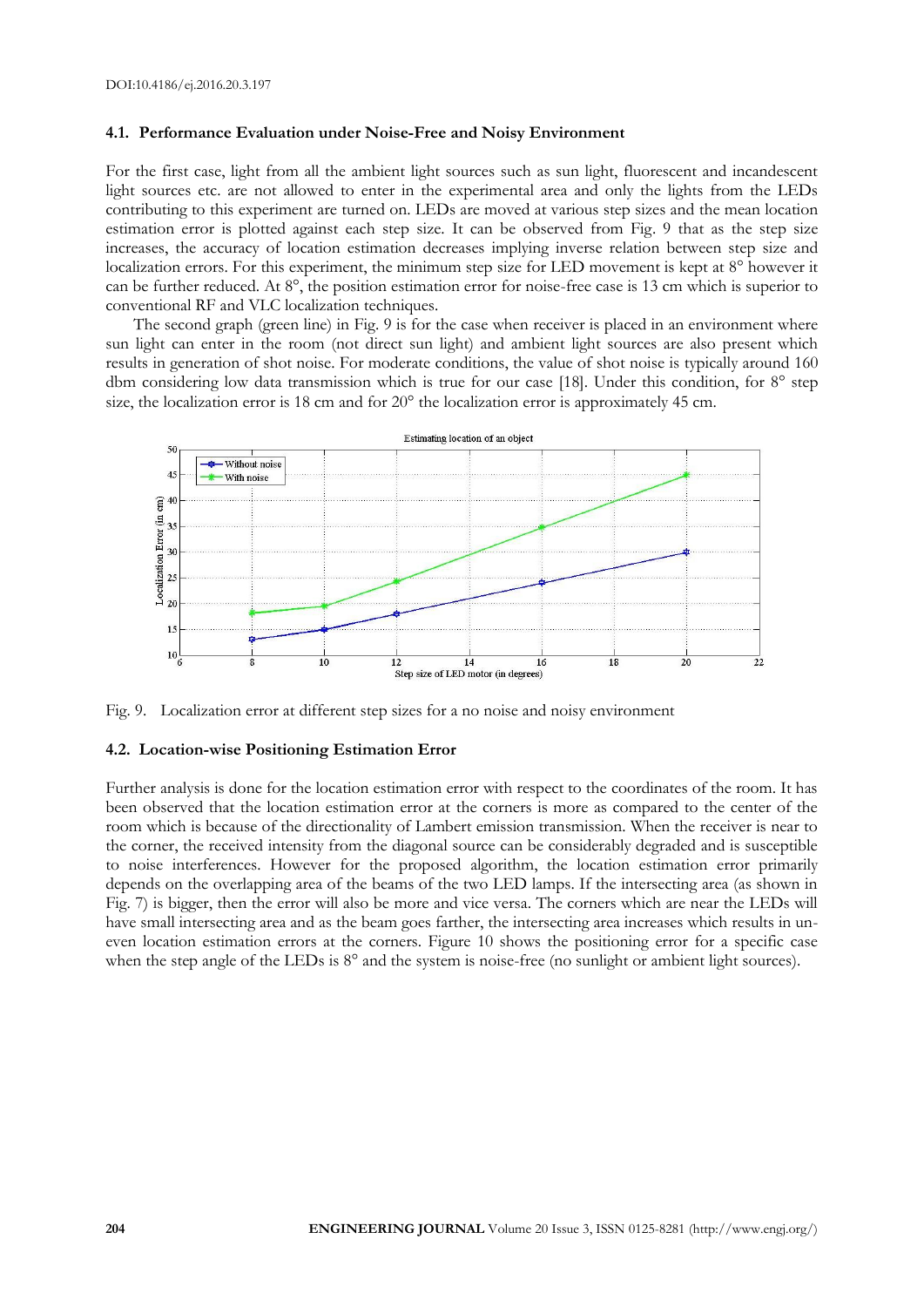

Fig. 10. Location-wise positioning estimation error

In this work, the database used for estimating the position of an object using beam scanning is primarily based on the received signal strength from the two LEDs. However it is worth investing what will be the effect of the position accuracy if angle of arrival is used instead of received signal strength for database creation. Angle of arrival is a promising technique for indoor localization using light emitting diodes, however its performance with respect to beam scanning is yet to be explored.

# **5. Conclusion**

In this paper, we propose an LED beam scanning method for indoor localization. In the developed system, probable location of an object is attained by intersecting two conic sections projected by two LEDs beams. LEDs are modulated at different frequencies and moved with the help of a motor at fixed and known angles so that each LED can cover the whole area of interest. Receiver estimates the beam direction of the LED by determining at which time slot the data is received. After receiving the two highest values of signal strength from each LED, the intersecting area of two beams is determined. A bicubic spline interpolation is applied for approximating the location of an object. Results show that the proposed algorithm offers a precision up to 13 cm even in the presence of moderate noise. Therefore, the proposed algorithm is apposite candidate for localization technique for indoor visible light communication system.

# **References**

- [1] J. Armstrong, Y. Sekercioglu, and A. Neild, "Visible light positioning: A roadmap for international standardization," *Communications Magazine, IEEE*, vol. 51, no. 12, pp. 68-73, 2013.
- [2] M. Saadi, L. Wattisuttikulkij, Y. Zhao, and P. Sangwongngam, "Visible light communication: Opportunities, challenges and channel models," *International Journal of Electronics &Informatics*, vol. 2, no. 1, pp. 1-11, 2013.
- [3] M. Saadi, A. Bajpai, Y. Zhao, P. Sangwongngam, and L. Wuttisittikulkij, "Design and implementation of secure and reliable communication using optical wireless communication," *Frequenz*, vol. 68, no. 11- 12, pp. 501-509, 2014.
- [4] S. Y. Jung, S. R. Lee, and C. S. Park, "Indoor location awareness based on received signal strength ratio and time division multiplexing using light-emitting diode light," *Optical Engineering*, vol. 53, no. 1 016106-1–016106-5, 2014.
- [5] S. Y. Jung, S. Hann, and C. S. Park, "TDOA-based optical wireless indoor localization using LED ceiling lamps," *IEEE Transactions on Consumer Electronics*, vol. 57, no. 4, pp. 1592-1597, 2011.
- [6] S. H. Yang, H. S. Kim, Y. H. Son, and S. K. Han, "Three-dimensional visible light indoor localization using AOA and RSS with multiple optical receivers," *Journal of Lightwave Technology*, vol. 32, no. 14, pp. 2480-2485, 2014.
- [7] M. S. Hossen, Y. Park, and K. D. Kim, "Performance improvement of indoor positioning using lightemitting diodes and an image sensor for light-emitting diode communication," *Optical Engineering*, vol. 54, no. 4, 2015.